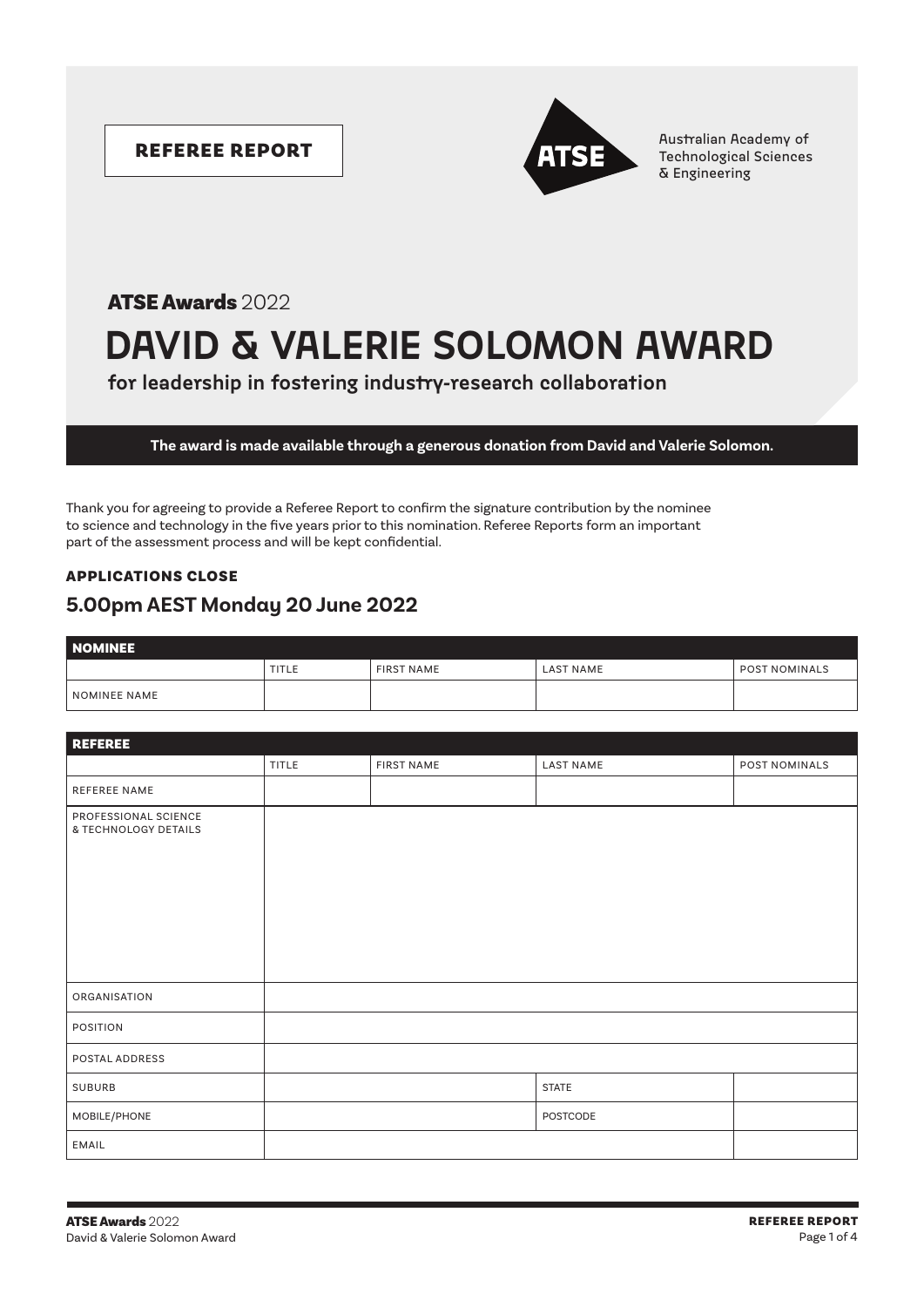### **SIGNATURE CONTRIBUTION**

Please comment on the nominee's signature contribution to the field of science and technology noting their achievements and standing.

Maximum 500 words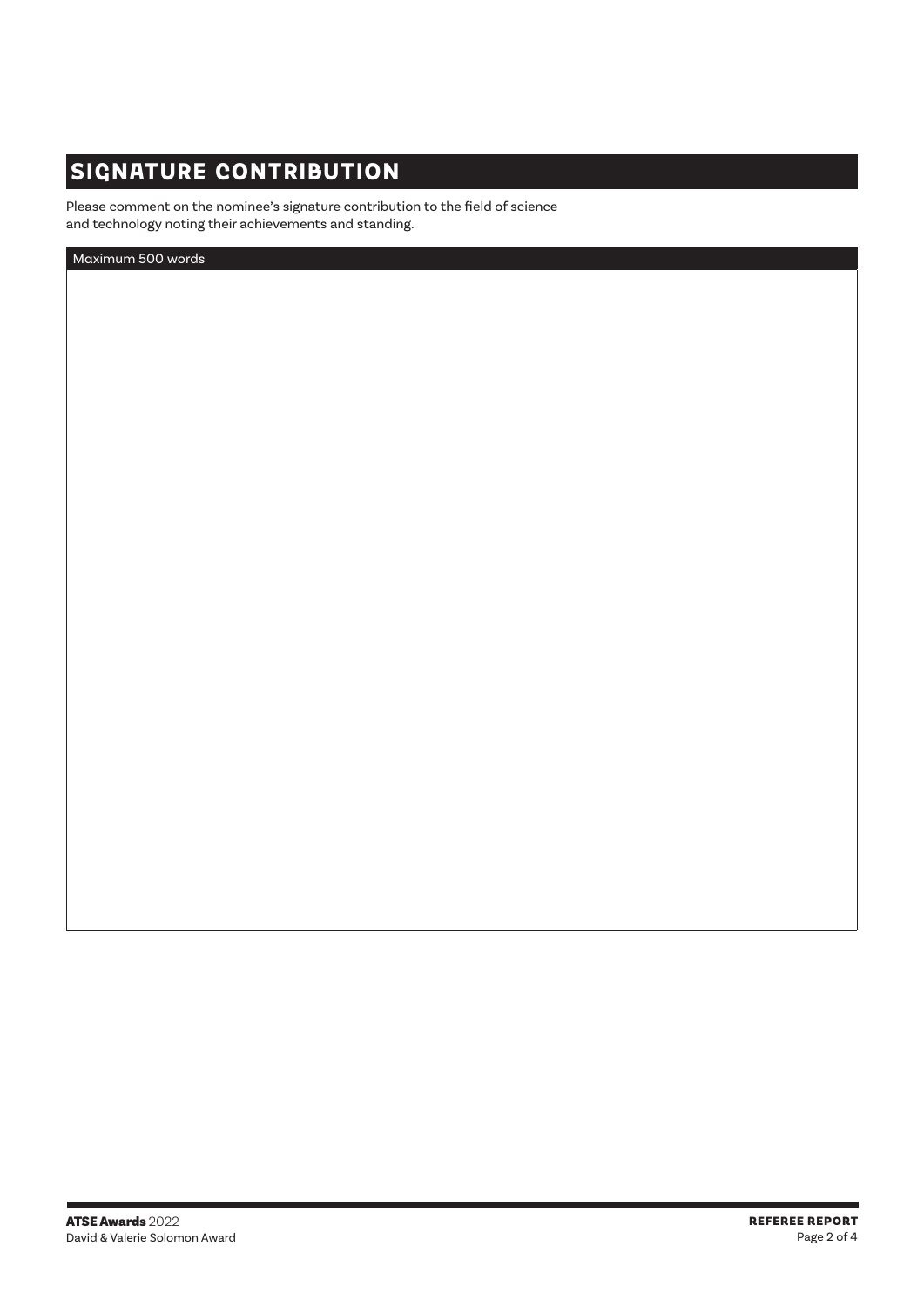## **IMPACT**

Please provide evidence of the impact of the nominee in their field of science and technology.

Maximum 500 words